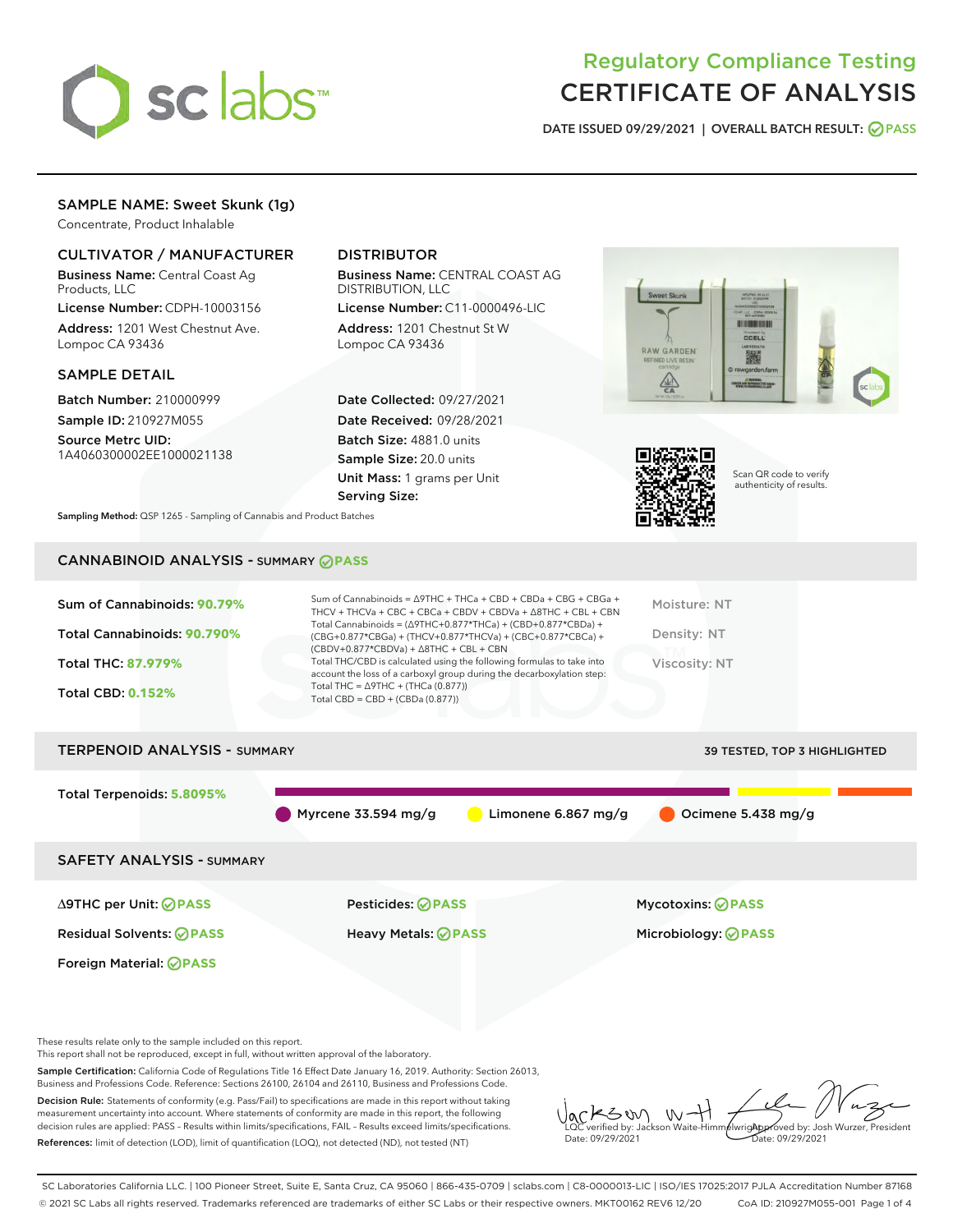



SWEET SKUNK (1G) | DATE ISSUED 09/29/2021 | OVERALL BATCH RESULT: @ PASS

## CANNABINOID TEST RESULTS - 09/28/2021 2 PASS

Tested by high-performance liquid chromatography with diode-array detection (HPLC-DAD). **Method:** QSP 1157 - Analysis of Cannabinoids by HPLC-DAD

#### TOTAL CANNABINOIDS: **90.790%**

Total Cannabinoids (Total THC) + (Total CBD) + (Total CBG) + (Total THCV) + (Total CBC) + (Total CBDV) + ∆8THC + CBL + CBN

TOTAL THC: **87.979%** Total THC (∆9THC+0.877\*THCa)

TOTAL CBD: **0.152%**

Total CBD (CBD+0.877\*CBDa)

TOTAL CBG: 1.909% Total CBG (CBG+0.877\*CBGa)

TOTAL THCV: 0.62% Total THCV (THCV+0.877\*THCVa)

TOTAL CBC: ND Total CBC (CBC+0.877\*CBCa)

TOTAL CBDV: ND Total CBDV (CBDV+0.877\*CBDVa)

| <b>COMPOUND</b>  | LOD/LOQ<br>(mg/g)          | <b>MEASUREMENT</b><br><b>UNCERTAINTY</b><br>mg/g | <b>RESULT</b><br>(mg/g) | <b>RESULT</b><br>(%) |
|------------------|----------------------------|--------------------------------------------------|-------------------------|----------------------|
| <b>A9THC</b>     | 0.06 / 0.26                | ±30.265                                          | 879.79                  | 87.979               |
| <b>CBG</b>       | 0.06/0.19                  | ±0.752                                           | 19.09                   | 1.909                |
| <b>THCV</b>      | 0.1 / 0.2                  | ±0.31                                            | 6.2                     | 0.62                 |
| <b>CBD</b>       | 0.07 / 0.29                | ±0.070                                           | 1.52                    | 0.152                |
| <b>CBN</b>       | 0.1/0.3                    | ±0.08                                            | 1.3                     | 0.13                 |
| $\triangle$ 8THC | 0.1/0.4                    | N/A                                              | <b>ND</b>               | <b>ND</b>            |
| <b>THCa</b>      | 0.05/0.14                  | N/A                                              | <b>ND</b>               | <b>ND</b>            |
| <b>THCVa</b>     | 0.07/0.20                  | N/A                                              | <b>ND</b>               | <b>ND</b>            |
| <b>CBDa</b>      | 0.02/0.19                  | N/A                                              | <b>ND</b>               | <b>ND</b>            |
| <b>CBDV</b>      | 0.04 / 0.15                | N/A                                              | <b>ND</b>               | <b>ND</b>            |
| <b>CBDVa</b>     | 0.03/0.53                  | N/A                                              | <b>ND</b>               | <b>ND</b>            |
| <b>CBGa</b>      | 0.1/0.2                    | N/A                                              | <b>ND</b>               | <b>ND</b>            |
| <b>CBL</b>       | 0.06 / 0.24                | N/A                                              | <b>ND</b>               | <b>ND</b>            |
| <b>CBC</b>       | 0.2 / 0.5                  | N/A                                              | <b>ND</b>               | <b>ND</b>            |
| <b>CBCa</b>      | 0.07 / 0.28                | N/A                                              | <b>ND</b>               | <b>ND</b>            |
|                  | <b>SUM OF CANNABINOIDS</b> |                                                  | 907.90 mg/g             | 90.79%               |

#### **UNIT MASS: 1 grams per Unit**

| ∆9THC per Unit                                                                            | 1120 per-package limit | 879.79 mg/unit<br><b>PASS</b> |  |  |  |
|-------------------------------------------------------------------------------------------|------------------------|-------------------------------|--|--|--|
| <b>Total THC per Unit</b>                                                                 |                        | 879.79 mg/unit                |  |  |  |
| <b>CBD per Unit</b>                                                                       |                        | $1.52$ mg/unit                |  |  |  |
| <b>Total CBD per Unit</b>                                                                 |                        | $1.52$ mg/unit                |  |  |  |
| Sum of Cannabinoids<br>per Unit                                                           |                        | 907.90 mg/unit                |  |  |  |
| <b>Total Cannabinoids</b><br>per Unit                                                     |                        | 907.90 mg/unit                |  |  |  |
| <b>MOISTURE TEST RESULT</b><br><b>DENSITY TEST RESULT</b><br><b>VISCOSITY TEST RESULT</b> |                        |                               |  |  |  |

Not Tested

Not Tested

Not Tested

TERPENOID TEST RESULTS - 09/29/2021

Terpene analysis utilizing gas chromatography-flame ionization detection (GC-FID). **Method:** QSP 1192 - Analysis of Terpenoids by GC-FID

| <b>COMPOUND</b>         | LOD/LOQ<br>(mg/g) | <b>MEASUREMENT</b><br><b>UNCERTAINTY</b><br>mq/q | <b>RESULT</b><br>(mg/g)                         | <b>RESULT</b><br>(%) |
|-------------------------|-------------------|--------------------------------------------------|-------------------------------------------------|----------------------|
| <b>Myrcene</b>          | 0.008 / 0.025     | ±0.4334                                          | 33.594                                          | 3.3594               |
| Limonene                | 0.005 / 0.016     | ±0.0982                                          | 6.867                                           | 0.6867               |
| Ocimene                 | 0.011 / 0.038     | ±0.1746                                          | 5.438                                           | 0.5438               |
| $\beta$ Caryophyllene   | 0.004 / 0.012     | ±0.1247                                          | 3.504                                           | 0.3504               |
| $\alpha$ Pinene         | 0.005 / 0.017     | ±0.0206                                          | 2.398                                           | 0.2398               |
| <b>β Pinene</b>         | 0.004 / 0.014     | ±0.0165                                          | 1.439                                           | 0.1439               |
| Linalool                | 0.009 / 0.032     | ±0.0410                                          | 1.079                                           | 0.1079               |
| $\alpha$ Humulene       | 0.009 / 0.029     | ±0.0300                                          | 0.935                                           | 0.0935               |
| Terpinolene             | 0.008 / 0.026     | ±0.0171                                          | 0.835                                           | 0.0835               |
| $\alpha$ Bisabolol      | 0.008 / 0.026     | ±0.0164                                          | 0.307                                           | 0.0307               |
| Fenchol                 | 0.010 / 0.034     | ±0.0108                                          | 0.280                                           | 0.0280               |
| Guaiol                  | 0.009 / 0.030     | ±0.0109                                          | 0.230                                           | 0.0230               |
| Terpineol               | 0.016 / 0.055     | ±0.0135                                          | 0.220                                           | 0.0220               |
| Valencene               | 0.009 / 0.030     | ±0.0130                                          | 0.188                                           | 0.0188               |
| trans-ß-Farnesene       | 0.008 / 0.025     | ±0.0058                                          | 0.164                                           | 0.0164               |
| Camphene                | 0.005 / 0.015     | ±0.0015                                          | 0.134                                           | 0.0134               |
| Nerolidol               | 0.009 / 0.028     | ±0.0069                                          | 0.109                                           | 0.0109               |
| <b>Borneol</b>          | 0.005 / 0.016     | ±0.0034                                          | 0.082                                           | 0.0082               |
| Fenchone                | 0.009 / 0.028     | ±0.0017                                          | 0.060                                           | 0.0060               |
| Citronellol             | 0.003 / 0.010     | ±0.0028                                          | 0.057                                           | 0.0057               |
| Caryophyllene<br>Oxide  | 0.010 / 0.033     | ±0.0017                                          | 0.037                                           | 0.0037               |
| $\alpha$ Phellandrene   | 0.006 / 0.020     | ±0.0004                                          | 0.031                                           | 0.0031               |
| $\alpha$ Terpinene      | 0.005 / 0.017     | ±0.0005                                          | 0.031                                           | 0.0031               |
| $\gamma$ Terpinene      | 0.006 / 0.018     | ±0.0005                                          | 0.028                                           | 0.0028               |
| 3 Carene                | 0.005 / 0.018     | ±0.0003                                          | 0.020                                           | 0.0020               |
| <b>Geranyl Acetate</b>  | 0.004 / 0.014     | ±0.0007                                          | 0.016                                           | 0.0016               |
| Nerol                   | 0.003 / 0.011     | ±0.0005                                          | 0.012                                           | 0.0012               |
| Sabinene                | 0.004 / 0.014     | N/A                                              | <loq< th=""><th><loq< th=""></loq<></th></loq<> | <loq< th=""></loq<>  |
| Eucalyptol              | 0.006 / 0.018     | N/A                                              | <loq< th=""><th><loq< th=""></loq<></th></loq<> | <loq< th=""></loq<>  |
| Sabinene Hydrate        | 0.006 / 0.022     | N/A                                              | $<$ LOQ                                         | $<$ LOQ              |
| p-Cymene                | 0.005 / 0.016     | N/A                                              | ND                                              | ND                   |
| (-)-Isopulegol          | 0.005 / 0.016     | N/A                                              | ND                                              | ND                   |
| Camphor                 | 0.006 / 0.019     | N/A                                              | ND                                              | <b>ND</b>            |
| Isoborneol              | 0.004 / 0.012     | N/A                                              | ND                                              | ND                   |
| Menthol                 | 0.008 / 0.025     | N/A                                              | ND                                              | ND                   |
| $R-(+)$ -Pulegone       | 0.003 / 0.011     | N/A                                              | ND                                              | ND                   |
| Geraniol                | 0.002 / 0.007     | N/A                                              | ND                                              | ND                   |
| $\alpha$ Cedrene        | 0.005 / 0.016     | N/A                                              | ND                                              | ND                   |
| Cedrol                  | 0.008 / 0.027     | N/A                                              | ND                                              | ND                   |
| <b>TOTAL TERPENOIDS</b> |                   | 58.095 mg/g                                      | 5.8095%                                         |                      |

SC Laboratories California LLC. | 100 Pioneer Street, Suite E, Santa Cruz, CA 95060 | 866-435-0709 | sclabs.com | C8-0000013-LIC | ISO/IES 17025:2017 PJLA Accreditation Number 87168 © 2021 SC Labs all rights reserved. Trademarks referenced are trademarks of either SC Labs or their respective owners. MKT00162 REV6 12/20 CoA ID: 210927M055-001 Page 2 of 4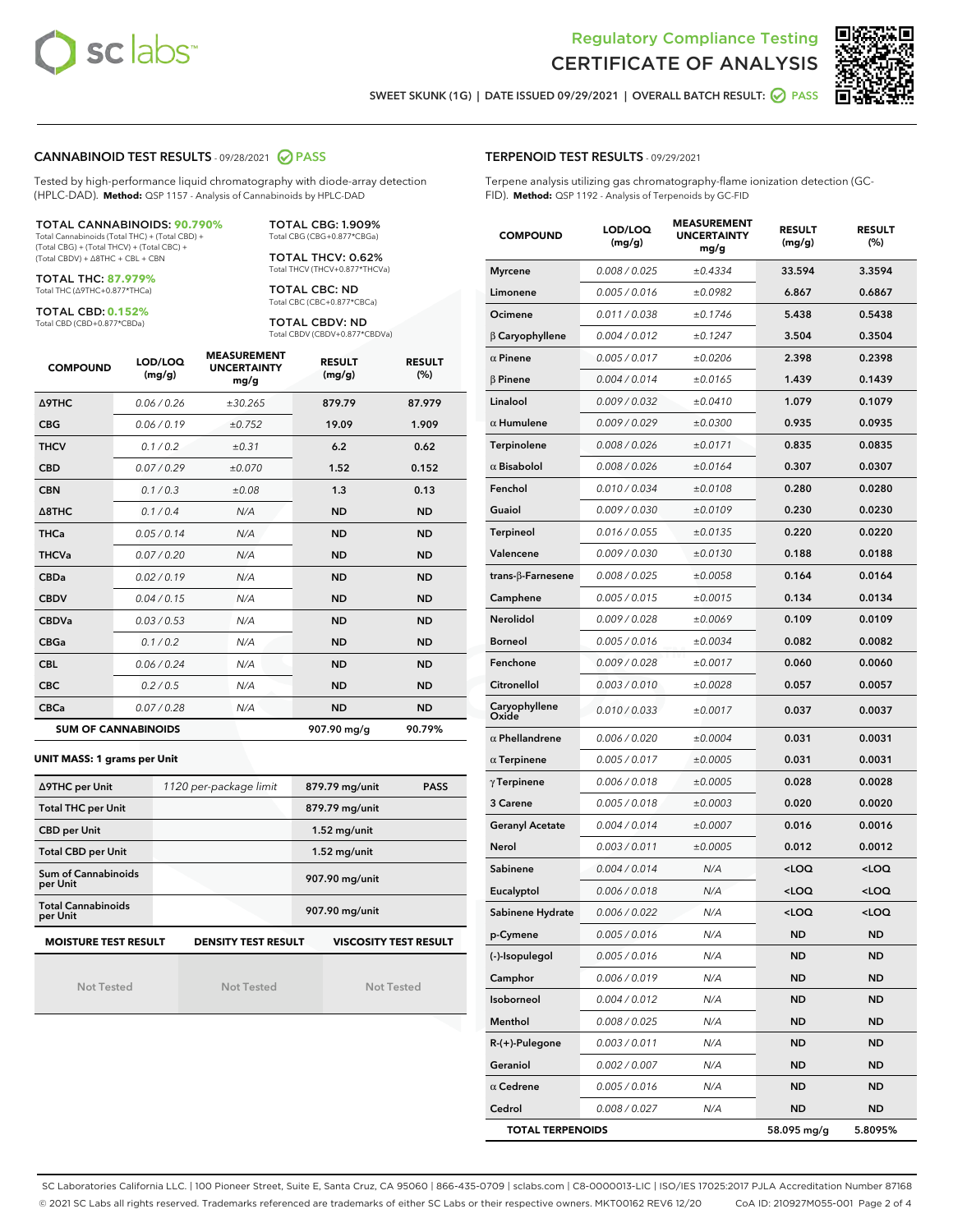



SWEET SKUNK (1G) | DATE ISSUED 09/29/2021 | OVERALL BATCH RESULT: @ PASS

## CATEGORY 1 PESTICIDE TEST RESULTS - 09/28/2021 2 PASS

Pesticide and plant growth regulator analysis utilizing high-performance liquid chromatography-mass spectrometry (HPLC-MS) or gas chromatography-mass spectrometry (GC-MS). \*GC-MS utilized where indicated. **Method:** QSP 1212 - Analysis of Pesticides and Mycotoxins by LC-MS or QSP 1213 - Analysis of Pesticides by GC-MS

| 0.03 / 0.08<br><b>ND</b><br><b>PASS</b><br>Aldicarb<br>$\ge$ LOD<br>N/A<br>Carbofuran<br>0.02 / 0.05<br>$\ge$ LOD<br>N/A<br><b>ND</b><br><b>PASS</b><br>Chlordane*<br>0.03 / 0.08<br>$\ge$ LOD<br>N/A<br><b>ND</b><br><b>PASS</b><br>Chlorfenapyr*<br>0.03/0.10<br>$\ge$ LOD<br>N/A<br><b>ND</b><br><b>PASS</b><br>Chlorpyrifos<br>0.02 / 0.06<br>N/A<br><b>ND</b><br><b>PASS</b><br>$\ge$ LOD<br>Coumaphos<br>0.02 / 0.07<br>N/A<br><b>ND</b><br><b>PASS</b><br>$\ge$ LOD<br>Daminozide<br>0.02 / 0.07<br>N/A<br><b>ND</b><br><b>PASS</b><br>$\ge$ LOD<br><b>DDVP</b><br>0.03/0.09<br>$>$ LOD<br>N/A<br><b>ND</b><br><b>PASS</b><br>(Dichlorvos)<br><b>Dimethoate</b><br>0.03 / 0.08<br>$\ge$ LOD<br><b>ND</b><br><b>PASS</b><br>N/A<br>0.03/0.10<br>N/A<br><b>ND</b><br><b>PASS</b><br>Ethoprop(hos)<br>$>$ LOD<br>N/A<br><b>ND</b><br><b>PASS</b><br>Etofenprox<br>0.02 / 0.06<br>$\ge$ LOD<br>Fenoxycarb<br>0.03 / 0.08<br>$\ge$ LOD<br>N/A<br><b>ND</b><br><b>PASS</b><br>0.03/0.08<br>$\ge$ LOD<br>N/A<br><b>ND</b><br><b>PASS</b><br>Fipronil<br>Imazalil<br>0.02 / 0.06<br>$\geq$ LOD<br>N/A<br><b>ND</b><br><b>PASS</b><br><b>Methiocarb</b><br>0.02 / 0.07<br>$\ge$ LOD<br>N/A<br><b>ND</b><br><b>PASS</b><br>Methyl<br>0.03/0.10<br>N/A<br><b>ND</b><br><b>PASS</b><br>$\ge$ LOD<br>parathion<br>0.03/0.09<br><b>Mevinphos</b><br>$\ge$ LOD<br>N/A<br><b>ND</b><br><b>PASS</b><br>Paclobutrazol<br>0.02 / 0.05<br>$>$ LOD<br>N/A<br><b>ND</b><br><b>PASS</b><br>0.03 / 0.09<br>N/A<br>$\ge$ LOD<br><b>ND</b><br><b>PASS</b><br>Propoxur<br>0.03 / 0.08<br><b>ND</b><br><b>PASS</b><br>Spiroxamine<br>$\ge$ LOD<br>N/A<br>Thiacloprid<br>0.03/0.10<br>$\ge$ LOD<br>N/A<br><b>ND</b><br><b>PASS</b> | <b>COMPOUND</b> | LOD/LOQ<br>$(\mu g/g)$ | <b>ACTION</b><br><b>LIMIT</b><br>$(\mu g/g)$ | <b>MEASUREMENT</b><br><b>UNCERTAINTY</b><br>$\mu$ g/g | <b>RESULT</b><br>$(\mu g/g)$ | <b>RESULT</b> |
|--------------------------------------------------------------------------------------------------------------------------------------------------------------------------------------------------------------------------------------------------------------------------------------------------------------------------------------------------------------------------------------------------------------------------------------------------------------------------------------------------------------------------------------------------------------------------------------------------------------------------------------------------------------------------------------------------------------------------------------------------------------------------------------------------------------------------------------------------------------------------------------------------------------------------------------------------------------------------------------------------------------------------------------------------------------------------------------------------------------------------------------------------------------------------------------------------------------------------------------------------------------------------------------------------------------------------------------------------------------------------------------------------------------------------------------------------------------------------------------------------------------------------------------------------------------------------------------------------------------------------------------------------------------------------------------------------------------|-----------------|------------------------|----------------------------------------------|-------------------------------------------------------|------------------------------|---------------|
|                                                                                                                                                                                                                                                                                                                                                                                                                                                                                                                                                                                                                                                                                                                                                                                                                                                                                                                                                                                                                                                                                                                                                                                                                                                                                                                                                                                                                                                                                                                                                                                                                                                                                                              |                 |                        |                                              |                                                       |                              |               |
|                                                                                                                                                                                                                                                                                                                                                                                                                                                                                                                                                                                                                                                                                                                                                                                                                                                                                                                                                                                                                                                                                                                                                                                                                                                                                                                                                                                                                                                                                                                                                                                                                                                                                                              |                 |                        |                                              |                                                       |                              |               |
|                                                                                                                                                                                                                                                                                                                                                                                                                                                                                                                                                                                                                                                                                                                                                                                                                                                                                                                                                                                                                                                                                                                                                                                                                                                                                                                                                                                                                                                                                                                                                                                                                                                                                                              |                 |                        |                                              |                                                       |                              |               |
|                                                                                                                                                                                                                                                                                                                                                                                                                                                                                                                                                                                                                                                                                                                                                                                                                                                                                                                                                                                                                                                                                                                                                                                                                                                                                                                                                                                                                                                                                                                                                                                                                                                                                                              |                 |                        |                                              |                                                       |                              |               |
|                                                                                                                                                                                                                                                                                                                                                                                                                                                                                                                                                                                                                                                                                                                                                                                                                                                                                                                                                                                                                                                                                                                                                                                                                                                                                                                                                                                                                                                                                                                                                                                                                                                                                                              |                 |                        |                                              |                                                       |                              |               |
|                                                                                                                                                                                                                                                                                                                                                                                                                                                                                                                                                                                                                                                                                                                                                                                                                                                                                                                                                                                                                                                                                                                                                                                                                                                                                                                                                                                                                                                                                                                                                                                                                                                                                                              |                 |                        |                                              |                                                       |                              |               |
|                                                                                                                                                                                                                                                                                                                                                                                                                                                                                                                                                                                                                                                                                                                                                                                                                                                                                                                                                                                                                                                                                                                                                                                                                                                                                                                                                                                                                                                                                                                                                                                                                                                                                                              |                 |                        |                                              |                                                       |                              |               |
|                                                                                                                                                                                                                                                                                                                                                                                                                                                                                                                                                                                                                                                                                                                                                                                                                                                                                                                                                                                                                                                                                                                                                                                                                                                                                                                                                                                                                                                                                                                                                                                                                                                                                                              |                 |                        |                                              |                                                       |                              |               |
|                                                                                                                                                                                                                                                                                                                                                                                                                                                                                                                                                                                                                                                                                                                                                                                                                                                                                                                                                                                                                                                                                                                                                                                                                                                                                                                                                                                                                                                                                                                                                                                                                                                                                                              |                 |                        |                                              |                                                       |                              |               |
|                                                                                                                                                                                                                                                                                                                                                                                                                                                                                                                                                                                                                                                                                                                                                                                                                                                                                                                                                                                                                                                                                                                                                                                                                                                                                                                                                                                                                                                                                                                                                                                                                                                                                                              |                 |                        |                                              |                                                       |                              |               |
|                                                                                                                                                                                                                                                                                                                                                                                                                                                                                                                                                                                                                                                                                                                                                                                                                                                                                                                                                                                                                                                                                                                                                                                                                                                                                                                                                                                                                                                                                                                                                                                                                                                                                                              |                 |                        |                                              |                                                       |                              |               |
|                                                                                                                                                                                                                                                                                                                                                                                                                                                                                                                                                                                                                                                                                                                                                                                                                                                                                                                                                                                                                                                                                                                                                                                                                                                                                                                                                                                                                                                                                                                                                                                                                                                                                                              |                 |                        |                                              |                                                       |                              |               |
|                                                                                                                                                                                                                                                                                                                                                                                                                                                                                                                                                                                                                                                                                                                                                                                                                                                                                                                                                                                                                                                                                                                                                                                                                                                                                                                                                                                                                                                                                                                                                                                                                                                                                                              |                 |                        |                                              |                                                       |                              |               |
|                                                                                                                                                                                                                                                                                                                                                                                                                                                                                                                                                                                                                                                                                                                                                                                                                                                                                                                                                                                                                                                                                                                                                                                                                                                                                                                                                                                                                                                                                                                                                                                                                                                                                                              |                 |                        |                                              |                                                       |                              |               |
|                                                                                                                                                                                                                                                                                                                                                                                                                                                                                                                                                                                                                                                                                                                                                                                                                                                                                                                                                                                                                                                                                                                                                                                                                                                                                                                                                                                                                                                                                                                                                                                                                                                                                                              |                 |                        |                                              |                                                       |                              |               |
|                                                                                                                                                                                                                                                                                                                                                                                                                                                                                                                                                                                                                                                                                                                                                                                                                                                                                                                                                                                                                                                                                                                                                                                                                                                                                                                                                                                                                                                                                                                                                                                                                                                                                                              |                 |                        |                                              |                                                       |                              |               |
|                                                                                                                                                                                                                                                                                                                                                                                                                                                                                                                                                                                                                                                                                                                                                                                                                                                                                                                                                                                                                                                                                                                                                                                                                                                                                                                                                                                                                                                                                                                                                                                                                                                                                                              |                 |                        |                                              |                                                       |                              |               |
|                                                                                                                                                                                                                                                                                                                                                                                                                                                                                                                                                                                                                                                                                                                                                                                                                                                                                                                                                                                                                                                                                                                                                                                                                                                                                                                                                                                                                                                                                                                                                                                                                                                                                                              |                 |                        |                                              |                                                       |                              |               |
|                                                                                                                                                                                                                                                                                                                                                                                                                                                                                                                                                                                                                                                                                                                                                                                                                                                                                                                                                                                                                                                                                                                                                                                                                                                                                                                                                                                                                                                                                                                                                                                                                                                                                                              |                 |                        |                                              |                                                       |                              |               |
|                                                                                                                                                                                                                                                                                                                                                                                                                                                                                                                                                                                                                                                                                                                                                                                                                                                                                                                                                                                                                                                                                                                                                                                                                                                                                                                                                                                                                                                                                                                                                                                                                                                                                                              |                 |                        |                                              |                                                       |                              |               |
|                                                                                                                                                                                                                                                                                                                                                                                                                                                                                                                                                                                                                                                                                                                                                                                                                                                                                                                                                                                                                                                                                                                                                                                                                                                                                                                                                                                                                                                                                                                                                                                                                                                                                                              |                 |                        |                                              |                                                       |                              |               |

#### CATEGORY 2 PESTICIDE TEST RESULTS - 09/28/2021 @ PASS

| <b>COMPOUND</b>          | LOD/LOO<br>$(\mu g/g)$ | <b>ACTION</b><br>LIMIT<br>$(\mu g/g)$ | <b>MEASUREMENT</b><br><b>UNCERTAINTY</b><br>$\mu$ g/g | <b>RESULT</b><br>$(\mu g/g)$ | <b>RESULT</b> |
|--------------------------|------------------------|---------------------------------------|-------------------------------------------------------|------------------------------|---------------|
| Abamectin                | 0.03/0.10              | 0.1                                   | N/A                                                   | <b>ND</b>                    | <b>PASS</b>   |
| Acephate                 | 0.02/0.07              | 0.1                                   | N/A                                                   | <b>ND</b>                    | <b>PASS</b>   |
| Acequinocyl              | 0.02/0.07              | 0.1                                   | N/A                                                   | <b>ND</b>                    | <b>PASS</b>   |
| Acetamiprid              | 0.02/0.05              | 0.1                                   | N/A                                                   | <b>ND</b>                    | <b>PASS</b>   |
| Azoxystrobin             | 0.02/0.07              | 0.1                                   | N/A                                                   | <b>ND</b>                    | <b>PASS</b>   |
| <b>Bifenazate</b>        | 0.01 / 0.04            | 0.1                                   | N/A                                                   | <b>ND</b>                    | <b>PASS</b>   |
| <b>Bifenthrin</b>        | 0.02/0.05              | 3                                     | N/A                                                   | <b>ND</b>                    | <b>PASS</b>   |
| <b>Boscalid</b>          | 0.03/0.09              | 0.1                                   | N/A                                                   | <b>ND</b>                    | <b>PASS</b>   |
| Captan                   | 0.19/0.57              | 0.7                                   | N/A                                                   | <b>ND</b>                    | <b>PASS</b>   |
| Carbaryl                 | 0.02/0.06              | 0.5                                   | N/A                                                   | <b>ND</b>                    | <b>PASS</b>   |
| Chlorantranilip-<br>role | 0.04/0.12              | 10                                    | N/A                                                   | <b>ND</b>                    | <b>PASS</b>   |
| Clofentezine             | 0.03/0.09              | 0.1                                   | N/A                                                   | <b>ND</b>                    | <b>PASS</b>   |

| <b>COMPOUND</b>               | LOD/LOQ<br>(µg/g) | <b>ACTION</b><br>LIMIT<br>(µg/g) | <b>MEASUREMENT</b><br><b>UNCERTAINTY</b><br>µg/g | <b>RESULT</b><br>(µg/g) | <b>RESULT</b> |
|-------------------------------|-------------------|----------------------------------|--------------------------------------------------|-------------------------|---------------|
| Cyfluthrin                    | 0.12 / 0.38       | 2                                | N/A                                              | <b>ND</b>               | <b>PASS</b>   |
| Cypermethrin                  | 0.11 / 0.32       | 1                                | N/A                                              | <b>ND</b>               | <b>PASS</b>   |
| Diazinon                      | 0.02 / 0.05       | 0.1                              | N/A                                              | <b>ND</b>               | <b>PASS</b>   |
| Dimethomorph                  | 0.03 / 0.09       | 2                                | N/A                                              | <b>ND</b>               | <b>PASS</b>   |
| Etoxazole                     | 0.02 / 0.06       | 0.1                              | N/A                                              | <b>ND</b>               | <b>PASS</b>   |
| Fenhexamid                    | 0.03 / 0.09       | 0.1                              | N/A                                              | <b>ND</b>               | <b>PASS</b>   |
| Fenpyroximate                 | 0.02 / 0.06       | 0.1                              | N/A                                              | <b>ND</b>               | <b>PASS</b>   |
| Flonicamid                    | 0.03 / 0.10       | 0.1                              | N/A                                              | <b>ND</b>               | <b>PASS</b>   |
| Fludioxonil                   | 0.03 / 0.10       | 0.1                              | N/A                                              | <b>ND</b>               | <b>PASS</b>   |
| Hexythiazox                   | 0.02 / 0.07       | 0.1                              | N/A                                              | <b>ND</b>               | <b>PASS</b>   |
| Imidacloprid                  | 0.04 / 0.11       | 5                                | N/A                                              | <b>ND</b>               | <b>PASS</b>   |
| Kresoxim-methyl               | 0.02 / 0.07       | 0.1                              | N/A                                              | <b>ND</b>               | <b>PASS</b>   |
| Malathion                     | 0.03 / 0.09       | 0.5                              | N/A                                              | <b>ND</b>               | <b>PASS</b>   |
| Metalaxyl                     | 0.02 / 0.07       | $\overline{c}$                   | N/A                                              | <b>ND</b>               | <b>PASS</b>   |
| Methomyl                      | 0.03 / 0.10       | $\mathcal{I}$                    | N/A                                              | <b>ND</b>               | <b>PASS</b>   |
| Myclobutanil                  | 0.03 / 0.09       | 0.1                              | N/A                                              | <b>ND</b>               | <b>PASS</b>   |
| <b>Naled</b>                  | 0.02 / 0.07       | 0.1                              | N/A                                              | <b>ND</b>               | <b>PASS</b>   |
| Oxamyl                        | 0.04 / 0.11       | 0.5                              | N/A                                              | ND                      | <b>PASS</b>   |
| Pentachloronitro-<br>benzene* | 0.03 / 0.09       | 0.1                              | N/A                                              | <b>ND</b>               | <b>PASS</b>   |
| Permethrin                    | 0.04 / 0.12       | 0.5                              | N/A                                              | <b>ND</b>               | <b>PASS</b>   |
| Phosmet                       | 0.03/0.10         | 0.1                              | N/A                                              | <b>ND</b>               | <b>PASS</b>   |
| Piperonylbu-<br>toxide        | 0.02 / 0.07       | 3                                | N/A                                              | <b>ND</b>               | <b>PASS</b>   |
| Prallethrin                   | 0.03 / 0.08       | 0.1                              | N/A                                              | <b>ND</b>               | <b>PASS</b>   |
| Propiconazole                 | 0.02 / 0.07       | 0.1                              | N/A                                              | ND                      | <b>PASS</b>   |
| Pyrethrins                    | 0.04 / 0.12       | 0.5                              | N/A                                              | <b>ND</b>               | <b>PASS</b>   |
| Pyridaben                     | 0.02 / 0.07       | 0.1                              | N/A                                              | ND                      | <b>PASS</b>   |
| Spinetoram                    | 0.02 / 0.07       | 0.1                              | N/A                                              | ND                      | <b>PASS</b>   |
| Spinosad                      | 0.02 / 0.07       | 0.1                              | N/A                                              | <b>ND</b>               | <b>PASS</b>   |
| Spiromesifen                  | 0.02 / 0.05       | 0.1                              | N/A                                              | <b>ND</b>               | <b>PASS</b>   |
| Spirotetramat                 | 0.02 / 0.06       | 0.1                              | N/A                                              | <b>ND</b>               | <b>PASS</b>   |
| Tebuconazole                  | 0.02 / 0.07       | 0.1                              | N/A                                              | ND                      | PASS          |
| Thiamethoxam                  | 0.03 / 0.10       | 5                                | N/A                                              | <b>ND</b>               | <b>PASS</b>   |
| Trifloxystrobin               | 0.03 / 0.08       | 0.1                              | N/A                                              | <b>ND</b>               | <b>PASS</b>   |

SC Laboratories California LLC. | 100 Pioneer Street, Suite E, Santa Cruz, CA 95060 | 866-435-0709 | sclabs.com | C8-0000013-LIC | ISO/IES 17025:2017 PJLA Accreditation Number 87168 © 2021 SC Labs all rights reserved. Trademarks referenced are trademarks of either SC Labs or their respective owners. MKT00162 REV6 12/20 CoA ID: 210927M055-001 Page 3 of 4